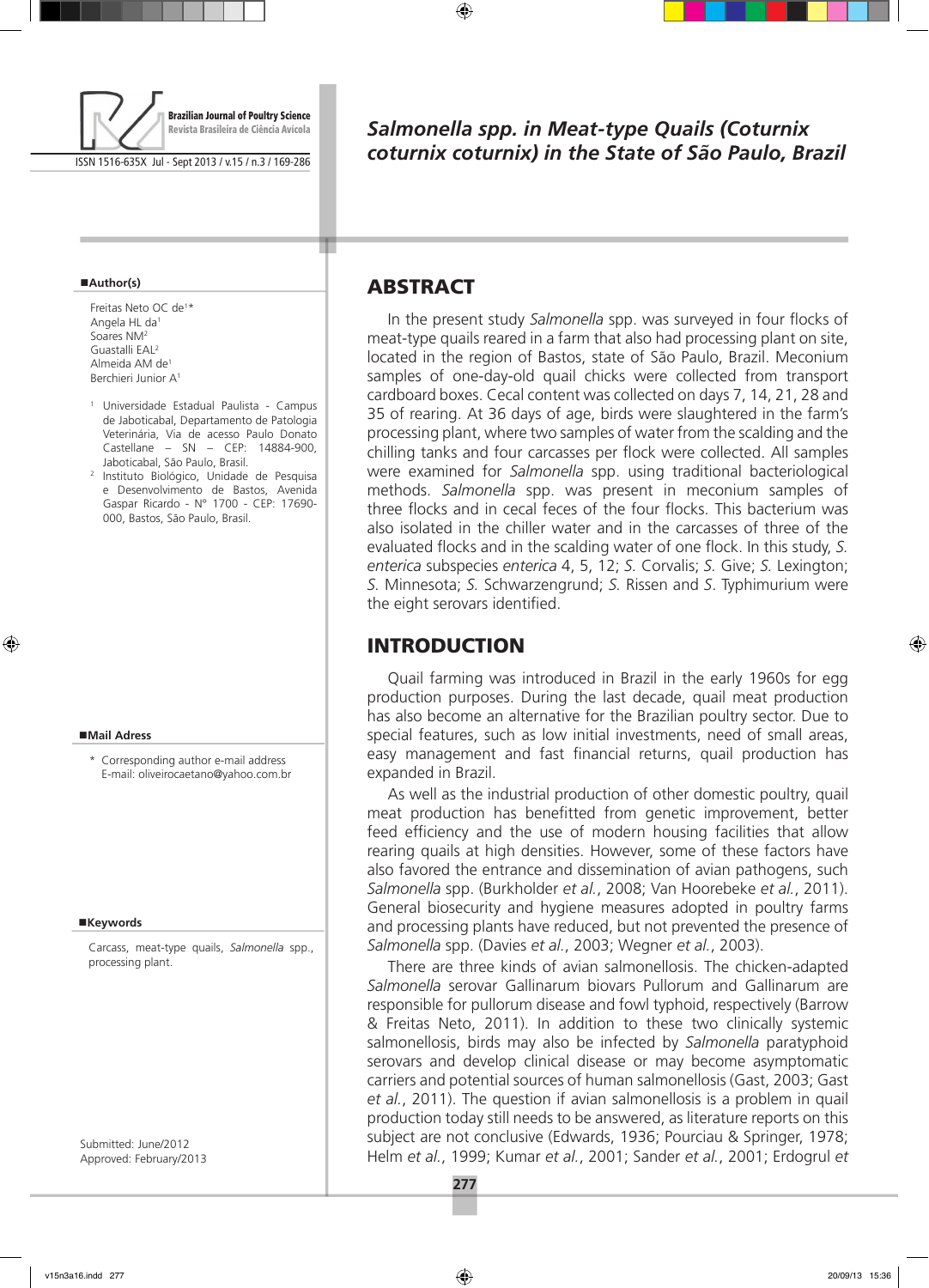

*al.*, 2002; Takata *et al.*, 2003; Aarestrup *et al.*, 2005; McCrea *et al.*, 2006).

During the last few decades, Brazilian researchers and public health authorities have studied and addressed the problems caused by *Salmonella* spp. in poultry; however, there are very few studies investigating *Salmonella* spp. in Brazilian quail production. It should be mentioned that the Brazilian quail flock is estimated in 7.3 million birds (meat and egg production), which are reared near and or even inside chicken egg producing farms. Therefore, studies to assess the presence of *Salmonella* spp. in quails could generate information to allow the establishment of programs to control *Salmonella* in poultry production and to prevent human foodborne diseases.

## Material and methods

### Quail farm and processing plant

*Salmonella* spp. was surveyed in a quail farm, which also has a quail processing plant, located in the region of Bastos, state of São Paulo, Brazil.

### Sample collection

Samples of four different flocks were collected on the farm. Meconium samples of one-day-old quail chicks were collected from transport cardboard boxes. Cecal feces were collected at 7, 14, 21, 28 and 35 days of rearing. Birds were processed at 36 days of age. During processing, two samples of water from the scalding and chilling tanks were collected. Four carcasses per flock were collected.

One day-old-quail chicks were transported to the farm in cardboard boxes containing 250 birds each. After birds were removed from the boxes and housed, the meconium present inside the transport box was collected using sterile swabs moisturized in 1% buffered peptone water (1% BPW) (Oxoid, CM 0509). Each sample corresponded to a pool of five swabs (one swab per box). A total of 23 samples were analyzed.

Twenty samples of cecal feces (five per flock) were collected. Each sample corresponded to a pool of five drag swabs from the same flock taken from the quail litter. Swabs were then placed in sterile glass recipients containing 50 mL of 1% BPW.

During processing, two 500-mL samples of the scalding water and two 500-mL samples of the chilling water were collected from the tanks per flock and placed in sterile flasks. Additionally, at the end of the

processing line, four packaged carcasses per flock were collected.

All flasks and carcasses were placed inside a thermal box with ice and submitted to the laboratory.

### Sample processing and analyses

In the laboratory, carcasses were placed inside sterile plastic bags and washed with 250 mL of 1% BPW, and the liquid was poured into sterile glass flasks. Ten mL of water from the scalding and the chilling tanks were added to sterile glass flasks containing 90 mL of 1% BPW.

Flasks containing the samples in 1% BPW were left at room temperature for one hour, and were then incubated overnight at 37 °C. The next morning, 1.0 mL of the incubated liquid was transferred to tubes containing 10 mL of selenite broth (Oxoid, CM 395) plus novobiocin (Merial, 8041706) and 0.1 mL to tubes containing 10 mL of Rappaport-Vassiliadis broth (Oxoid, CM 669). Tubes were incubated overnight at 37 °C (Davies & Wray, 1994). Subsequently, broths from all samples were plated on the following culture media: Brilliant Green agar (Oxoid, CM 0263) and Mac Conkey agar (Oxoid, CM 0115). Plates were incubated overnight at 37 ºC. Out of each plate, five typical colonies were seeded on triple Sugar Iron agar (Oxoid, CM 277) and in Lysine Iron agar (Oxoid, CM 381), which were incubated overnight at 37 °C and submitted to serology using polyvalent sera against O and H *Salmonella* antigens. Isolates were either sent to Adolfo Lutz Institute, São Paulo, Brazil, or to Oswaldo Cruz Foundation (Fio-Cruz), Rio de Janeiro, Brazil for complete identification and serotyping.

# **RESULTS**

*Salmonella* spp. was surveyed in meconium samples of one-day-old quail chicks collected from four flocks. Three flocks (75%) were infected with *Salmonella* spp. (Table 1).

**Table 1 –** *Salmonella* serovars isolated from meconium samples of one-day-old quail chicks collected from transport cardboard boxes.

| Flock         | Number of    |              | Result    |                                                                   |  |
|---------------|--------------|--------------|-----------|-------------------------------------------------------------------|--|
|               | <b>Boxes</b> | <b>Birds</b> |           | Serovars                                                          |  |
|               | 33           | 8,250        |           | Salmonella Rissen,<br>S. enterica subspecies<br>enterica 4, 5, 12 |  |
| $\mathcal{L}$ | 36           | 9,000        | $\ddot{}$ | Salmonella Rissen                                                 |  |
| ς             | 17           | 4,250        | $\ddot{}$ | Salmonella Lexington                                              |  |
|               | 28           | 7.000        |           |                                                                   |  |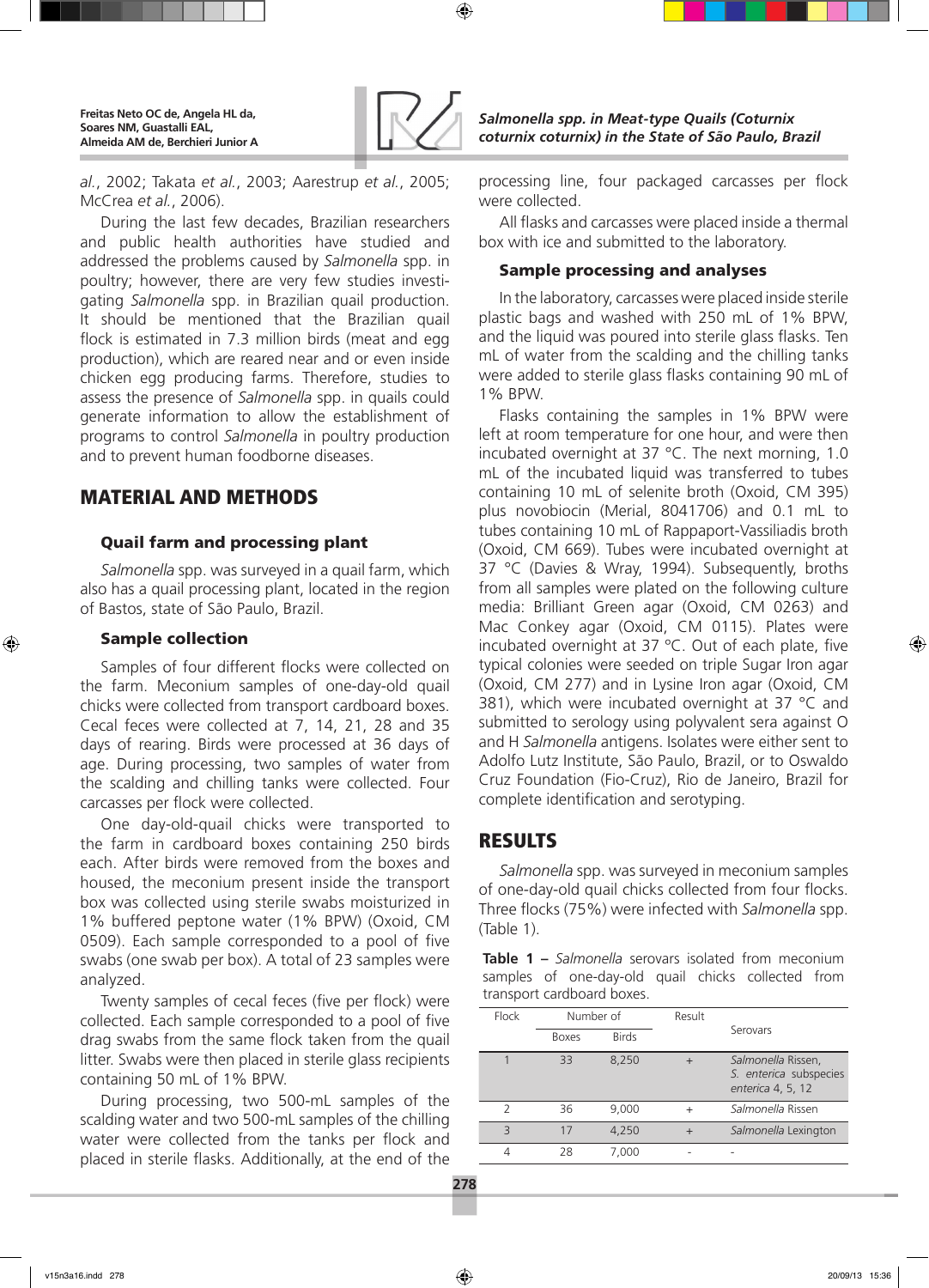

Table 2 presents the results of *Salmonella* serovars isolated from cecal feces collected from the litter of the four evaluated flocks. *Salmonella* spp. was detected in all flocks 4. Flock 4, which was negative for *Salmonella* spp. when meconium samples were examined, became positive during rearing.

**Table 2 –** *Salmonella* serovars isolated from cecal feces collected from the litter at different times in four flocks.

| Age<br>(days) | Flock                          |                              |                                   |                              |  |  |  |
|---------------|--------------------------------|------------------------------|-----------------------------------|------------------------------|--|--|--|
|               | 1                              | $\overline{\phantom{a}}$     | 3                                 | 4                            |  |  |  |
|               | Serovars                       |                              |                                   |                              |  |  |  |
|               | S. Corvalis<br>S. Lexington    | S. Lexington                 | S. Corvalis<br>S. Lexington       | S. Lexington                 |  |  |  |
| 14            | S. Lexington                   | S. Lexington                 | S. Lexington                      | S. Lexington                 |  |  |  |
| 21            | S. Lexington<br>S. Corvalis    | S. Lexington<br>S. Minnesota | S. Lexington                      | S. Lexington                 |  |  |  |
| 28            | S. Lexington                   | S. Lexington<br>S. Corvalis  | S. Lexington<br>S. Schwarzengrund | S. Lexington<br>S. Give      |  |  |  |
| 35            | S. Lexington<br>S. Typhimurium | S. Lexington<br>S. Corvalis  | S. Typhimurium<br>S. Corvalis     | S. Lexington<br>S. Minnesota |  |  |  |

All *Salmonella* serovars isolated from the scalding and chilling tanks and from the processed carcasses are shown in Table 3. *Salmonella* Lexington was recovered from the chilling water and carcasses from flocks 2 and 3. In flock 2, this serovar was also isolated from the scalding tank. In flock 1, *Salmonella* Minnesota was recovered from the scalding water and the carcasses. All samples from flock 4 were negative for *Salmonella* spp.

**Table 3 –** *Salmonella* serovars isolated during processing from different samples.

|                | Flock                     |              |              |  |  |  |  |
|----------------|---------------------------|--------------|--------------|--|--|--|--|
| Kind of sample |                           |              |              |  |  |  |  |
|                | Salmonella serovars       |              |              |  |  |  |  |
| Scalding tank  |                           | S. Lexington |              |  |  |  |  |
| water          |                           |              |              |  |  |  |  |
| Chilling tank  | S. Minnesota S. Lexington |              | S. Lexington |  |  |  |  |
| water          |                           |              |              |  |  |  |  |
|                |                           |              |              |  |  |  |  |
| Carcasses      | S. Minnesota S. Lexington |              | S. Lexington |  |  |  |  |
|                |                           |              |              |  |  |  |  |

- Absence of *Salmonella* spp.

### **DISCUSSION**

There is a strong consensus that any program designed to prevent foodborne salmonellosis has to start on the farm where poultry are reared. Quail production has expanded in Brazil; consequently, quail products (meat and eggs) have become increasingly

### *Salmonella spp. in Meat-type Quails (Coturnix coturnix coturnix) in the State of São Paulo, Brazil*

popular among the Brazilian consumers. Most quail farms are located near or even inside chicken egg production farms and the dynamics of *Salmonella* spp. dissemination between these two avian species is currently unknown. Studies aiming at surveying *Salmonella* spp. in commercial quail farming provide information on the prevalence and epidemiology of this bacterium in this population. The information generated in those studies may aid the design of control programs, and, therefore, help to reduce cases of human foodborne diseases.

In the present study, three out of the four quail flocks examined at one day of age were infected with *Salmonella* spp. (Table 1). Commercial broiler and layer (*Gallus gallus*) flocks surveyed immediately after hatching, in the hatchery or in transport cardboard boxes, have shown to be infected with *Salmonella* spp. at rates ranging from 11% to 77% (Zancan *et al.*  2000; Gama *et al.* 2003), which is consistent with our results, where 75% of the quail flocks were already infected with *Salmonella* spp. when they arrived at the farm.

*Salmonella* spp. can be disseminated either vertically or horizontally in poultry production. Feedstuffs, the presence of rodents, and multiple flocks reared on a single litter batch play an important role in horizontal transmission (Rose *et al.,* 2003; Carrique-Mas *et al.,* 2008; Jones, 2011). Infection in the beginning of life makes the control of *Salmonella* spp. difficult because young birds are more susceptible to this bacterium and excrete microorganisms longer than older birds (Gama *et al.*, 2003). The detection of *Salmonella* spp. during the rearing period (Table 2) is certainly related to their presence in day-old birds, but the re-use of litter in the evaluated farm may have contributed to the persistence of the microorganism until the time of slaughter.

Two out of the six *Salmonella* serovars detected on the farm were also found in the samples collected in the processing plant (Table 3). The scalding tank may spread *Salmonella* if the water is not agitated, feces builds up in the tank, or temperatures are not high enough to kill bacteria (Cox & Pavic, 2010). The absence of *Salmonella* spp. in the scalding water samples collected from flocks 1, 3 and 4 may be explained by the correct temperature of the scalding water (above 60°C) when these three samples were collected. *Salmonella* spp. counts can be reduced up to 5.5 log of colony forming units (CFU) mL when scalding water is at 60 °C (Yang *et al.*, 2001).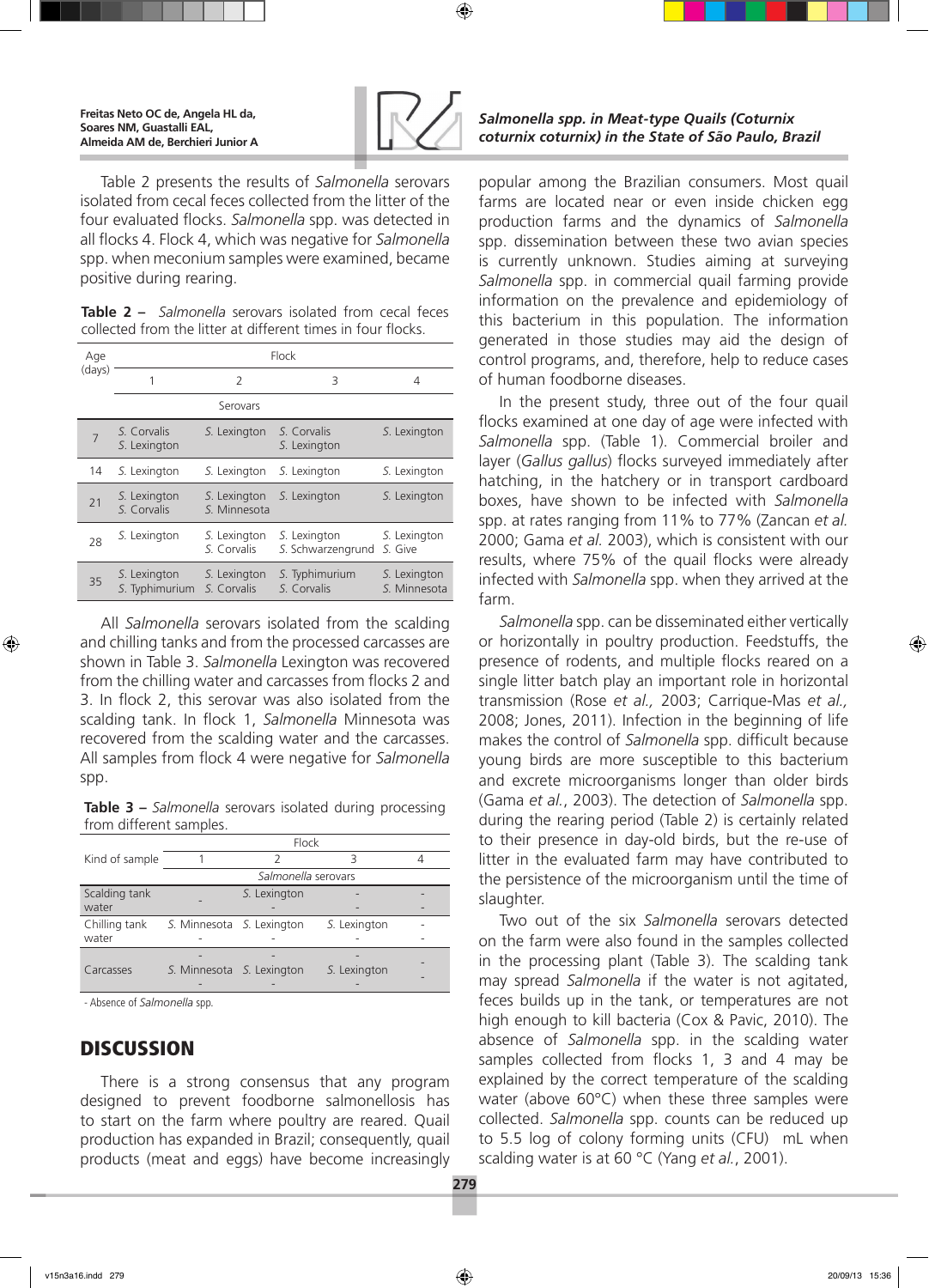

The main sources of carcass contamination with *Salmonella* spp. during processing are considered to be head pulling and evisceration, when there may be leakage of crop content and intestinal rupture, respectively (Smith *et al.*, 2007). Once contaminated during these steps, *Salmonella* spp. from one carcass can easily disseminate to other carcasses at chilling step. In order to reduce pathogen carryover in the chiller, sanitizers are traditionally added to chilling water (Hugas & Tsigarida, 2008; Bauermeister *et al.*, 2008). The persistence of *Salmonella* spp. in the chilling water and in the carcasses observed in the present study may be related to the evisceration and chilling steps.eTherefore, special care must be taken during these processing steps and perhaps additional measures should be adopted in the processing plant (e.g., the use of sanitizers in the chilling water, better calibration of the evisceration machine) to control or minimize this problem.

*Salmonella* Lexington has not been isolated in commercial birds in Brazil (Hofer *et al.*, 1997). However, it was the most common serovar (Tables 1, 2 and 3) found in the current study. Its presence was also reported in samples of retail duck meat examined in Vietnam (Pham *et al.*, 2005). *Salmonella* Corvalis was the second isolated serovar from quail cecal feces. Although this serovar is not common in Brazil, it was also the third isolated from samples analyzed in Tunisia between 1994 and 2004 (Benajssaum *et al.*, 2007). In the present study, *S*. Minnesota was isolated from cecal feces samples, chilling water and carcasses; interestingly, it has rarely been reported in Brazil (Taunay *et al.*, 1996; Michael *et al.*, 2002). In the United States, this serovar was also isolated at low rates from human and animal sources between 1996 and 2006 (CDC, 2006).

*S*. Typhimurium is responsible for most of cases of avian paratyphoid salmonellosis (Gast, 2003). Consistent with the findings of the present study, this serovar was previously described in meat-type quail flocks (Kumar *et al.*, 2001). *S.* Schwarzengrund is not frequent found in commercial poultry; however, it was isolated from cecal feces of quails in this study. It was one of the fifteen most frequently isolated serovars from human cases of foo borne diseases in Brazil (Fernandes *et al.*, 2006).

In Finland, *S*. Rissen was one of the most frequent serovars isolated from birds in 2003 (Bangtrakulnonth *et al.*, 2004). In Brazil, there are reports on the isolation of this serovar in samples from infected human beings betweem 1950 and 1990 (Taunay *et al.,* 1996).

### *Salmonella spp. in Meat-type Quails (Coturnix coturnix coturnix) in the State of São Paulo, Brazil*

However, the risk of this serovar for the Brazilian population is mainly related to consumption of port, since it has been commonly isolated from pigs (Bessa *et al.*, 2004). *S*. Give was responsible for an outbreak in infants in France in 2008, but in this case it was linked to an infant milk formula (Jourdan *et al.,* 2008). In addition, it was also found in ostrich meat (Higgins *et al.*, 1997) and in commercial broiler feces, feedstuffs and feeds (Hoffer *et al.,* 1998). The results obtained in the present study demonstrated that quails reared under intensive production practices man be infected with *Salmonella* spp., as it is similarlynobserved in industrial broiler and layer production. Further studies are warranted to elucidate the relationship between *Salmonella* spp. and quails, and particularly on paratyphoid salmonellosis in this species and its possible importance as a human foodborne diseases.

## Acknowledgments

The authors would like to thank FAPESP and CNPq for their financial support.

# **REFERENCES**

- Aarestrup FM, Hasman H, Jensen LB. Resistant Salmonella virchow in quail products. Emerging Infectious Diseases 2005 11 1984-1985.
- Bangtrakulnonth A, Pornreongwong S, Pulsrikarn C, Sawanpanyalert P, Hendriksen RS, Lo Fo Wong DM, Aarestrup FM. Salmonella serovars from humans and other sources in Thailand. Emerging Infectious Diseases 2004 10 131-136.
- Barrow PA, Freitas Neto OC. Pullorum disease and fowl typhoid -- new thoughts on old diseases: a review. Avian Pathology 2011 40 1-13.
- Bauermeister LJ, Bowers JW, Townsend JC, McKee SR. Validating the efficacy of peracetic acid mixture as an antimicrobial in poultry chillers, Journal of Food Protection 2008 71 1119-1122.
- Benajssaum BR, Gallasum N, Troudium BH, Belhadjum B, Belhadium AB. Trends in Salmonella enterica serotypes isolated from food, humans, animals and environment in Tunisia, 1994-2004. The Journal of Infection 2007 55 324-339.
- Bessa MC, Costa M, Cardoso M. Prevalência de Salmonella em suínos abatidos em frigoríficos do Rio Grande do Sul. Pesquisa Veterinária Brasileira 2004 24 80-84.
- Burkholder KM, Thompson KL, Einstein ME, Applegate TJ, Patterson JA. Influence of stressors on normal intestinal microbiota, intestinal morphology, and susceptibility to Salmonella enteritidis colonization in broilers. Poultry Science 2008 87 1734-1741.
- Carrique-Mas JJ, Breslin M, Snow L, Arnold ME, Wales A, McLaren I, Davies RH. Observations related to the Salmonella EU layer baseline survey in the United Kingdom: follow-up of positive flocks and sensitivity issues. Epidemiology and Infection 2008 136 1537-1546.
- Cox, JM, Pavic A. Advances in enterophatogen control in poultry production. Journal of Applied Microbiology 2010 108 745-755.